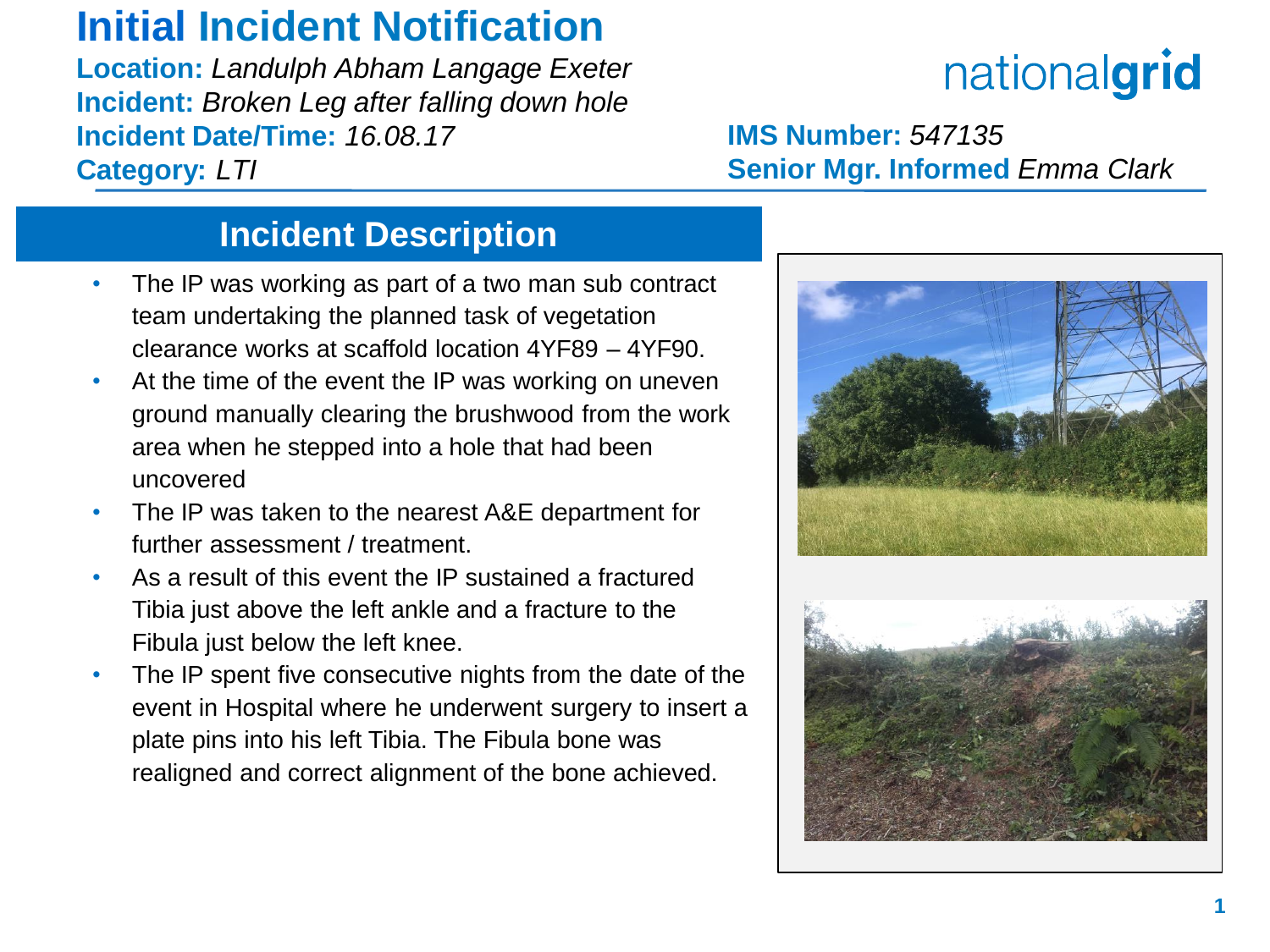### **Initial Incident Notification**

**Location:** *Landulph Abham Langage Exeter* **Incident:** *Broken Leg after falling down hole* **Incident Date/Time:** *16.08.17* **Category:** *LTI* 

## nationalgrid

**IMS Number:** *547135* **Senior Mgr. Informed** *Emma Clark*

#### **Immediate Action Taken**

- All works on site were stopped
- The emergency services were called to the scene
- All relevant parties were informed Principal Contractor (Babcock), Client (National Grid) and Sub-Contractor (Ground Control)
- The IP was taken to the nearest A&E department for further assessment / treatment
- Full investigation commenced to identify the immediate and root causes of the event

#### **Follow Up Action required**

- *Full investigation into the event was undertaken to establish immediate and route causes*
- *Event reported under Reporting of Injuries, Diseases and Dangerous Occurrences Regulations 2013 (RIDDOR)*

#### **Lessons Learnt**

• *Controls for site hazards need to be clearly identified as part of the safe system of work in place*

#### **IMS Responsible Manager**

• *Stuart Jones*

#### **National Grid Contacts**

- *Project Engineer – Robbie Griggs*
- *CIE details – John-Paul Heggie & Bryan Truscott*